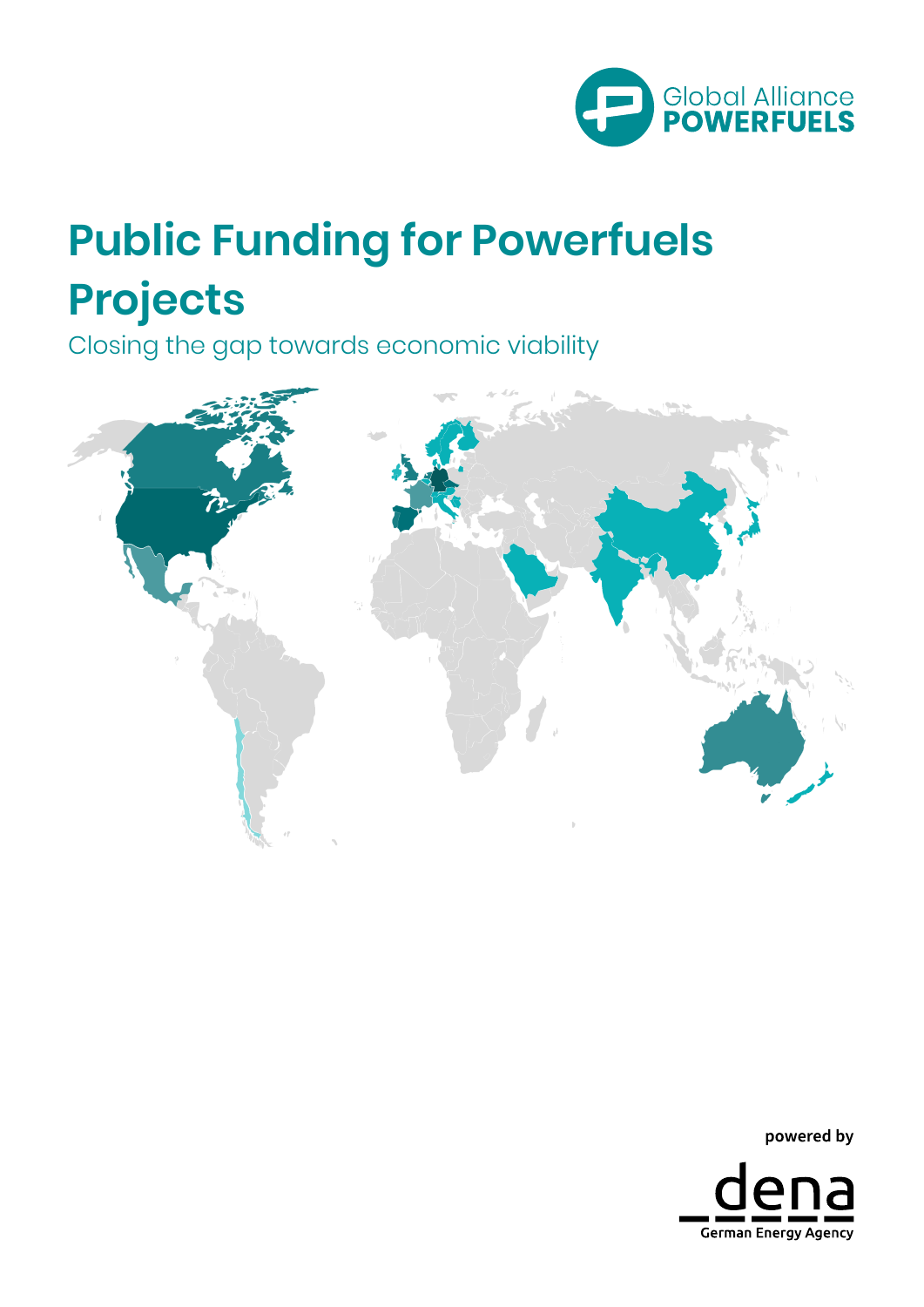# **Imprint**

#### **Publisher:**

Deutsche Energie-Agentur GmbH (dena) German Energy Agency Chausseestrasse 128 a 10115 Berlin, Germany Tel.: + 49 (0)30 66 777-0 Fax: + 49 (0)30 66 777-699 E-mail: info@dena.de www.dena.de

#### **Authors:**

dena: Kim Lakeit, Hannes Salomon, Jakob Reuter, Tom Puhlmann, Kilian Crone, Friederike Altgelt

**Image credits:** Title – mapchart.net/world

**Conception & design:** Heimrich & Hannot GmbH

#### **Date:**

02/2022 All rights reserved. All use of this publication is subject to the approval of dena.

#### **Please cite this report as:**

Global Alliance Powerfuels, "Public Funding for Powerfuels Projects – Closing the Gap towards Economic Viability", February 2022

**Further information** [https://www.powerfuels.org](https://www.powerfuels.org/)

Cover Page: Colour shades indicate number of funding programmes per country

>10 5 1

We thank Herib Blanco (International Renewable Energy Agency, IRENA) for his enriching review of this report.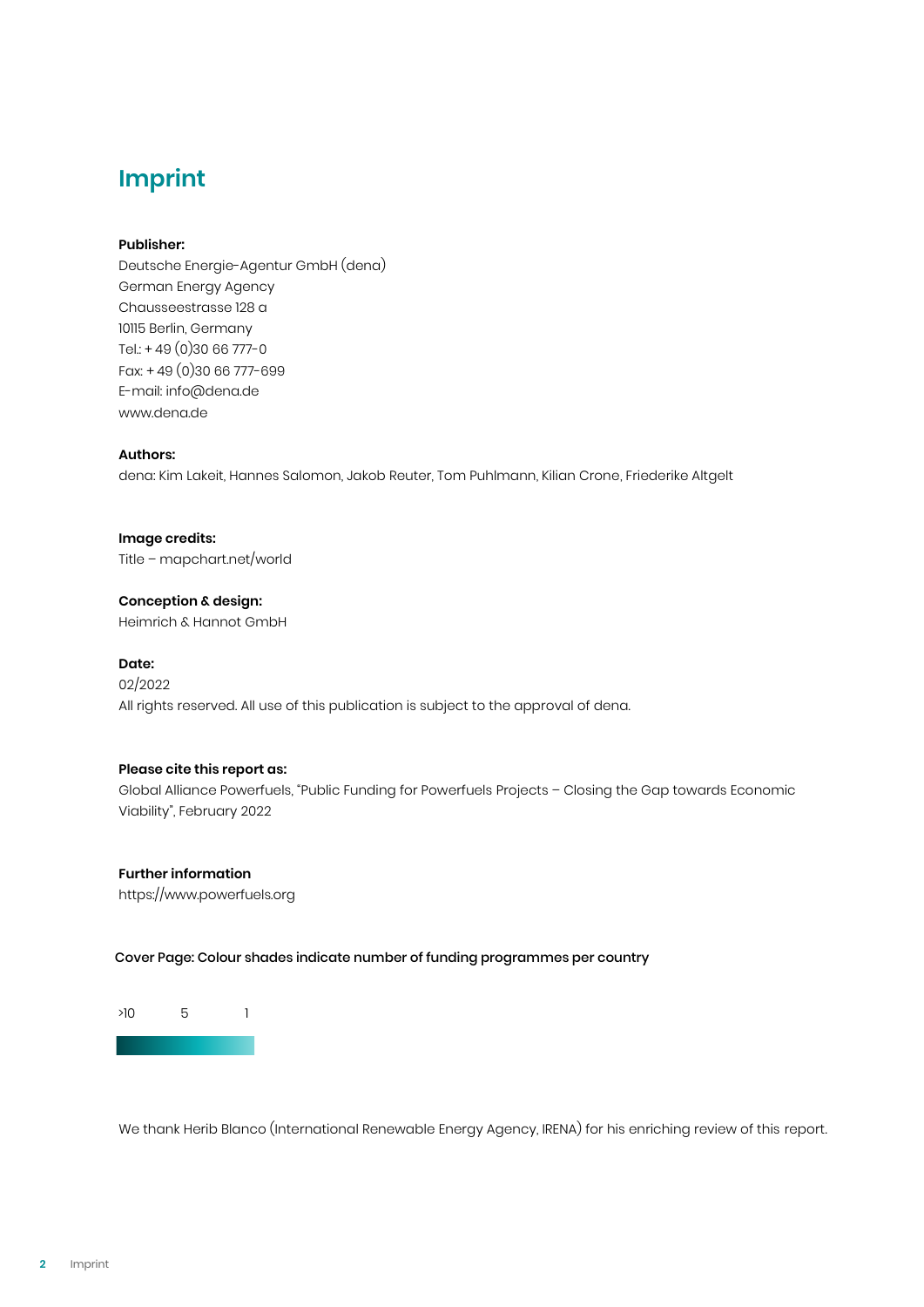# **Global overview and evaluation of public funding mechanisms**

#### **Direct government support remains essential**

For the market ramp-up of powerfuels, i.e. green hydrogen and its derivatives, government support remains essential, as achieving economic viability and positive investment decisions for hydrogen projects globally still depends on public funding. There is a large and increasing number of mechanisms available. This report reviews direct incentive schemes for powerfuels<sup>1</sup>, evaluating 116 programmes from 31 countries and the EU.



#### Figure 1: Types of beneficiaries<sup>2</sup>

Overall, the volume of these programmes amounts to a total of 200 B. €, although some funding schemes are broader than powerfuels and may hence allocate some of the available funding to other technologies. Our estimates based on an assessment of the programmes' objectives and historical data result in a total of approximately 24 B. € dedicated to powerfuels specifically. On average, a maximum of 6.6 M. € is awarded to each funded powerfuels project.

More than half of the programmes are directed at businesses or other private institutions. On average, project developers can obtain funding for a maximum of 60% of the capital expenditures (CAPEX) or cost gap<sup>3</sup>. A precondition for achieving economic viability with this level of funding is that costs for the contracted renewable power plants to generate electricity used to produce the renewable hydrogen/ powerfuels are included in the calculation of assets/capital expenditures.

#### **Shifting towards CfDs and offtake agreements**

The vast majority of the evaluated public support schemes (90%) provide CAPEX funding (see figure 2), which allows for technology development and enables demonstration projects to be set up, but does not guarantee economic viability throughout the operation phase. Usually, CAPEX funding is provided as a grant or loan. Funding for operating expenses (OPEX), on the other hand, is more focused on market deployment and can be disbursed as offtake funding, e.g. by guaranteeing producers a fixed revenue per unit of renewable hydrogen. Germany, Portugal, France and the UK are currently planning to support longer-term offtake agreements with contracts for difference (CfD)-like funding mechanisms<sup>4</sup>. More public funding programmes like these will be needed to take the next step in the ramp-up of a global powerfuels economy: in order to create stable trade flows, provide investment security for further medium-and large-scale projects, and enable infrastructure development.



Figure 2: Types of funding and covered expenses<sup>5</sup>

<sup>4</sup> An example is the German H2Global programme, which is designed to bring supply and demand together through a doubleauction mechanism (long-term purchase contracts on the supply side and short-term resale contracts on the demand side). <sup>5</sup> Public data on types of funding and covered expenses was available for 62 of the evaluated programmes.

<sup>&</sup>lt;sup>1</sup> R&D activities as well as implementation of powerfuels projects. Programmes focusing only on CCU/S are not included.

<sup>2</sup> Public data on the types of beneficiaries was available for 71 of the evaluated programmes.

<sup>&</sup>lt;sup>3</sup> If the funding amount is given relative to the project volume, the standard deviation around the mean is 20%.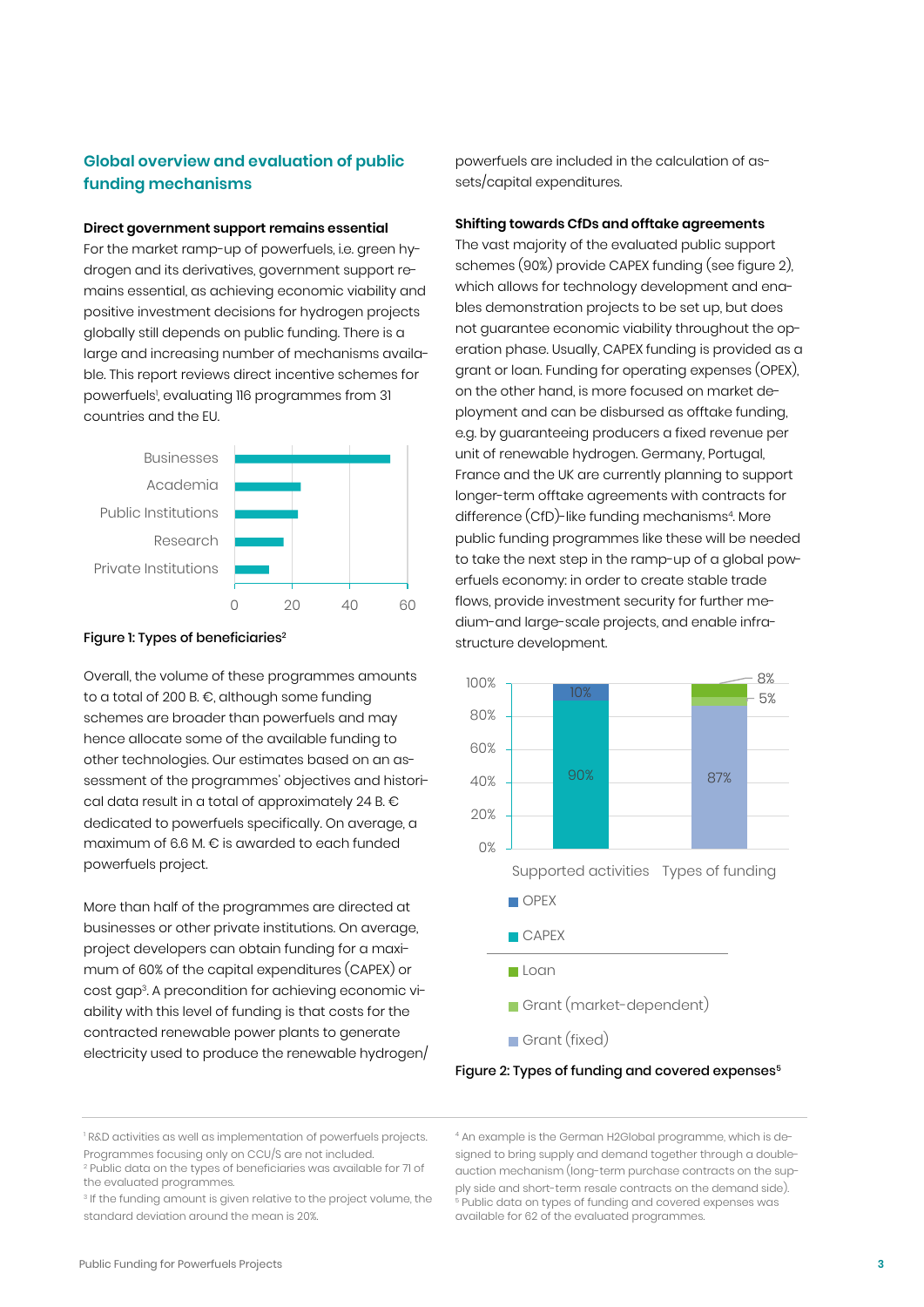#### **Europe leads in the number of funding measures**

There is a large and increasing number of funding schemes available to powerfuels project developers worldwide. Close to 75% of all funding measures are based in Europe, with Germany having the highest number of powerfuels-related funding measures (see map on cover page). However, many of those funds have a scope much broader than powerfuels, and therefore a smaller impact than the overall volume suggests. E.g., *Horizon 2020*, the EU's past extensive research and innovation framework programme, which made €80 billion of funding available over 7 years (2014 to 2020), awarded only 0.82% of its total funding volume to powerfuels projects. In the USA and Canada, more than half of the programmes available for powerfuels projects focus exclusively on applications in mobility. Australia already focuses on market deployment through funding schemes addressing a broad range of value chain steps. This includes funds focusing on renewable hydrogen production, creation of hydrogen hubs, and industry applications including CCU/S projects that add up to a total volume of more than €1.1 billion. In South America, only Chile actively supports hydrogen through the *Green hydrogen funding round* with 50 M. USD. Except for support schemes in Japan and South Korea, we did not record any active programmes in Asian countries. Even though China invests heavily in powerfuels<sup>6</sup>, funding structures are not publicly available. The largest programme outside of Europe is the Japanese *Green Innovation Fund* with a total volume of 15 B. €.



#### Figure 3: Number of programmes with a given maximum amount of funding per project [in Mio  $\epsilon$ ]<sup>7</sup>

# **From R&D and piloting towards supporting market implementation of powerfuels**

#### **Funding per project remains relatively small**

Across the reviewed programmes, the absolute maximum amount of funding per project varies greatly. Funding for R&D and pilot projects usually ranges around 500,000 €, while significantly higher amounts of 20 M. € or more are often provided for the market deployment of larger-scale projects (see figure 3). Public funding for projects at an intermediate demonstration size thus appears to be scarce. More funding will also need to be provided for industrialscale powerfuels production plants in the future, which will generally require significantly more public funding than €30 M. to achieve economic viability of their operation over a period of 10 years or longer. For example, a hypothetical programme covering a cost gap of 3€/kg of produced green hydrogen of a 100MW plant over a period of 10 years would need to provide funding of 27 M. €/year, or 270 M. € in total, for that project<sup>8</sup>.

Several programmes are not limited to providing funding for a single value chain step, thus the total number of programmes when "stacking" the bars in figure 4 is greater than 116. Funding made available through the programmes is relatively evenly distributed over production, infrastructure, and application.



### Figure 4: Number of programmes and total approximate volume per value chain step<sup>9</sup>

8 Assuming 4,000 full-load hours and electrolyser efficiency of 70%, resulting in a hydrogen production of ~0.3 TWh or 9,000 t per year.

<sup>9</sup> Public data was available for 72 of the evaluated programmes.

<sup>6</sup> https://www.bloomberg.com/news/articles/2021-12-12/china-ssolar-giants-make-a-bid-to-dominate-hydrogen-power <sup>7</sup> Public data on the maximum amount of funding per project was available for 33 of the evaluated programmes.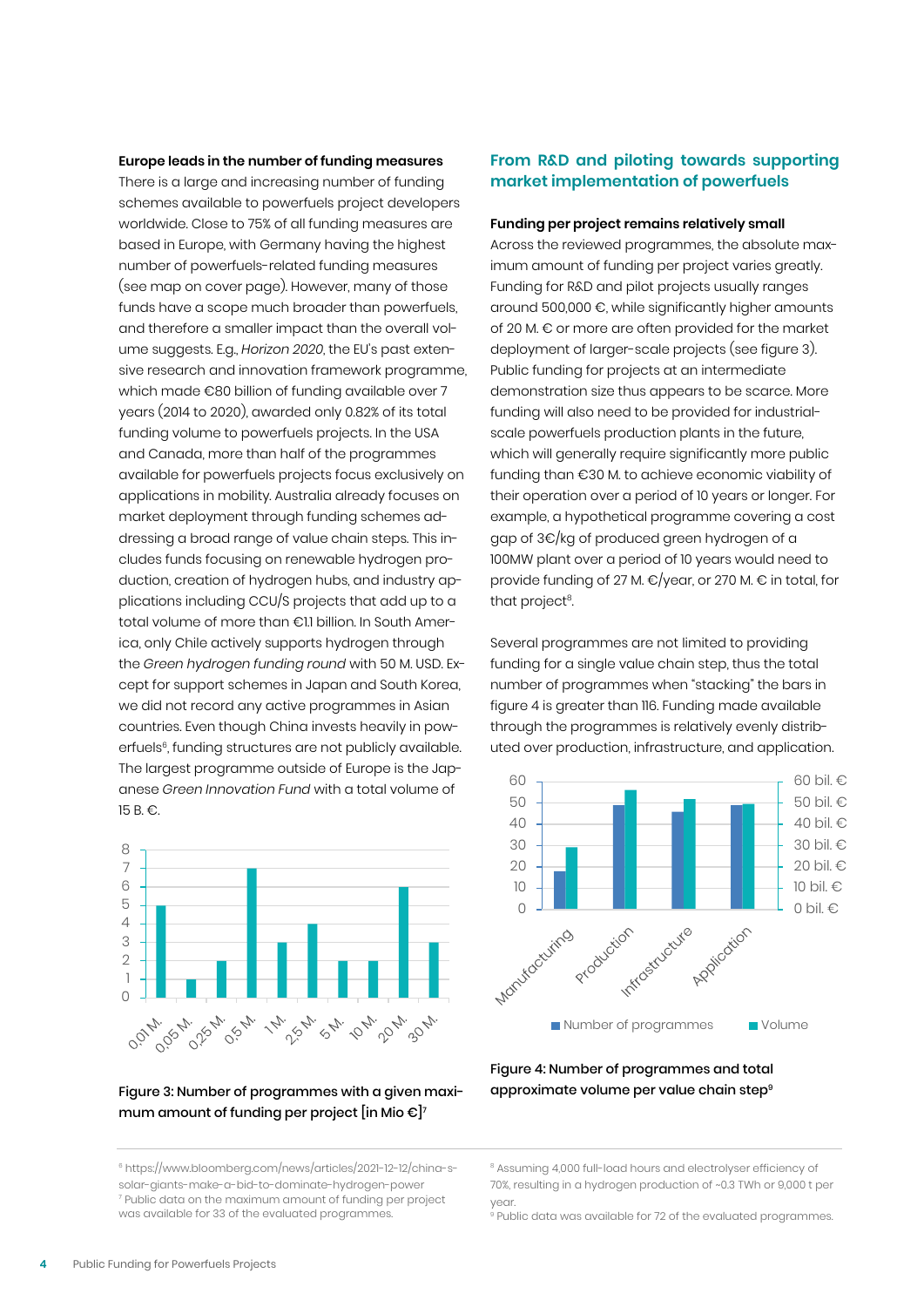#### **Market deployment is gaining momentum**

Consistent with the focus on CAPEX funding outlined above, many programmes target R&D, piloting and demonstration. However, the volume of funding programmes addressing the investment needs for double-digit MW nameplate capacity powerfuels projects is already significant, and growing. Many smaller-sized programmes provide funding for R&D, while programmes for advancing more mature projects and market deployment are larger in size (see figure 5).



Figure 5: Number of programmes and total approximate volume per lifecycle stage <sup>10</sup>

<sup>&</sup>lt;sup>10</sup> Public data was available for 40 of the evaluated programmes.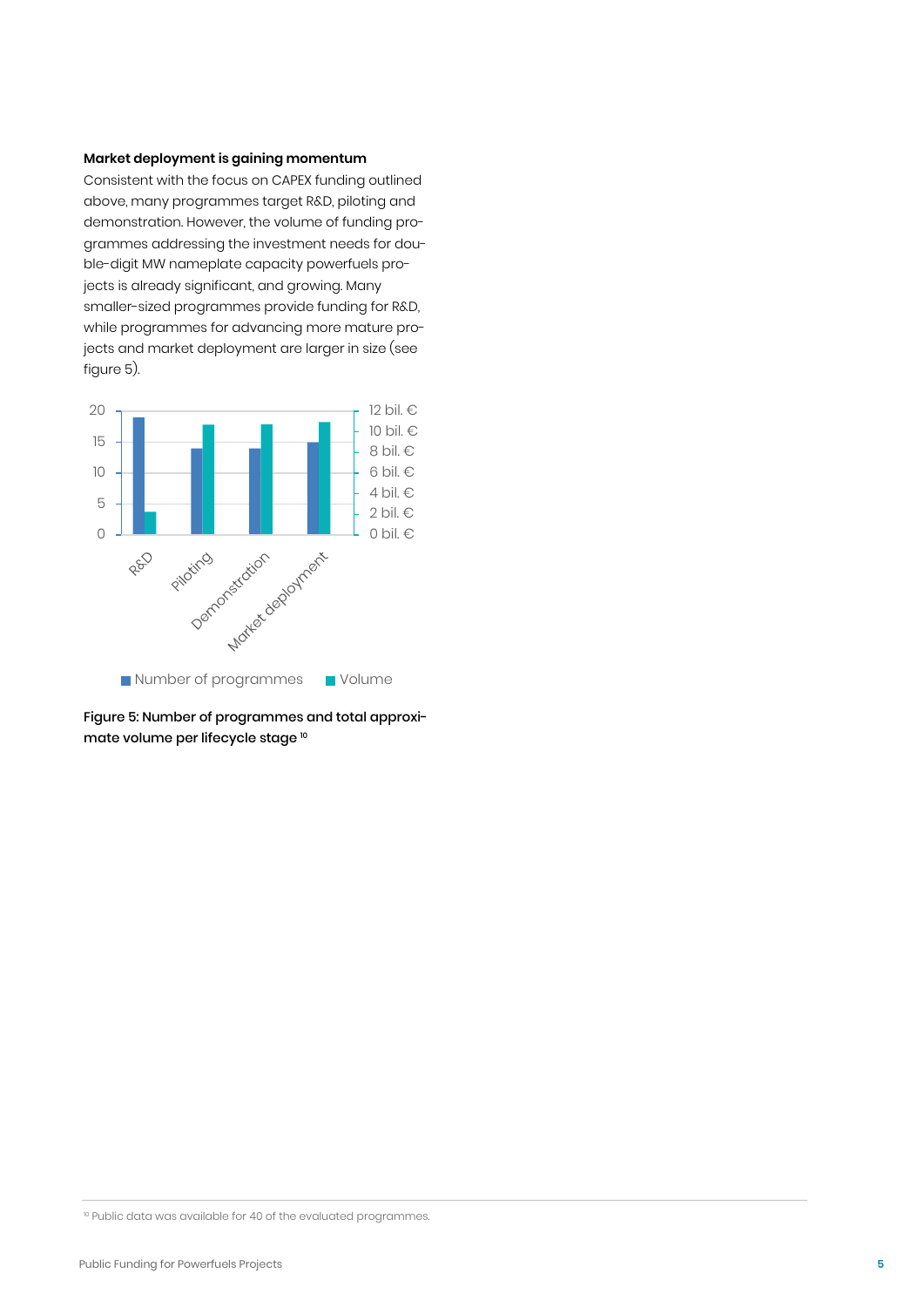# **Recommendations to Improve Programme Quality and Effectiveness**

#### **Broadening the technology scope**

In early stages of the market development, funding programmes exclusively designed for supporting the development of a specific energy carrier tend to aim at R&D and piloting projects. Out of the reviewed programmes, 91% provide funding for hydrogen, 33% for SNG and 40% for derived fuels (e.g. synthetic kerosene). In the case of 27% of the measures, all powerfuels are eligible. Future programmes should also target the integration of powerfuels production and their application in different sectors, e.g. by matching producers and potential offtakers, instead of only addressing single steps of the value chain.

#### **Establishing international supply chains**

In many countries around the world, including most Member States of the European Union, total demand for renewable hydrogen and other powerfuels will in all probability not be met by domestic production alone, making imports necessary. To establish global supply chains, funding programmes have to be more inclusive to foreign projects. Explicitly, only four of the reviewed 116 programmes allow funding for companies from another country. However, they might be eligible in more cases, as an explicit exclusion of foreign companies could only be identified in the specifications of 30 programmes. Only a few governments/ funding bodies have so far established programmes that are specifically aiming to build up projects in potential export countries.

#### **Diversification across time**

To encourage competition and professionalization of project initiatives as well as learning curves of the public authorities running or implementing the schemes, future programmes should be encouraged to run several times. More than half of the programmes for which runtime data was collected only had a single call for proposals. Larger programmes tend to run longer, typically 5 to 10 years.

**Members of the Global Alliance Powerfuels have access to the full database. If you would like to add to the database or inquire about our membership options, please reach out to powerfuels@dena.de**